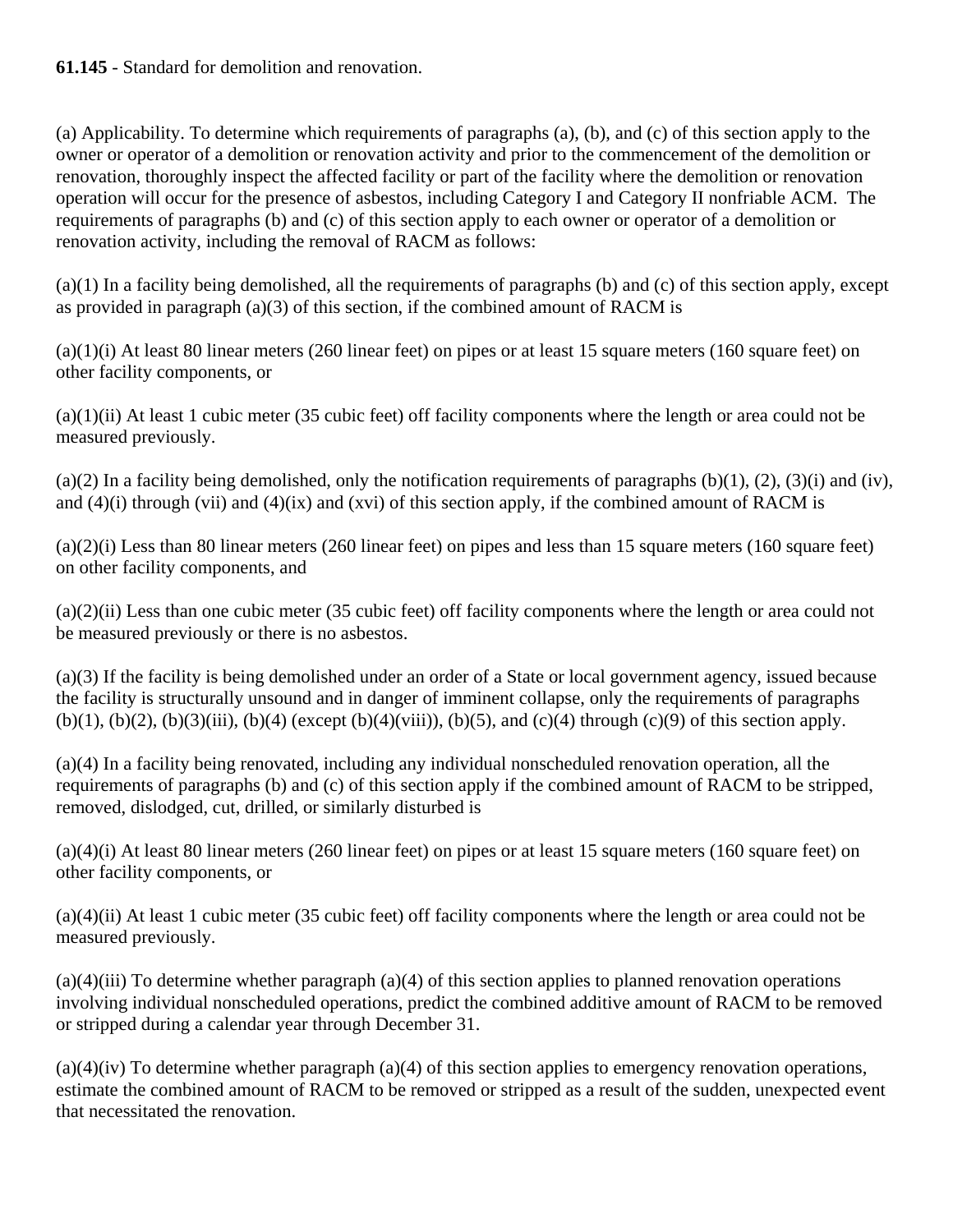(a)(5) Owners or operators of demolition and renovation operations are exempt from the requirements of §61.05(a), §61.07, and §61.09.

(b) Notification requirements. Each owner or operator of a demolition or renovation activity to which this section applies shall:

(b)(1) Provide the Administrator with written notice of intention to demolish or renovate. Delivery of the notice by U.S. Postal Service, commercial delivery service, or hand delivery is acceptable.

(b)(2) Update notice, as necessary, including when the amount of asbestos affected changes by at least 20 percent.

(b)(3) Postmark or deliver the notice as follows:

(b)(3)(i) At least 10 working days before asbestos stripping or removal work or any other activity begins (such as site preparation that would break up, dislodge or similarly disturb asbestos material), if the operation is described in paragraphs (a) (1) and (4) (except (a)(4)(iii) and (a)(4)(iv)) of this section. If the operation is as described in paragraph (a)(2) of this section, notification is required 10 working days before demolition begins.

(b)(3)(ii) At least 10 working days before the end of the calendar year preceding the year for which notice is being given for renovations described in paragraph  $(a)(4)(iii)$  of this section.

(b)(3)(iii) As early as possible before, but not later than, the following working day if the operation is a demolition ordered according to paragraph (a)(3) of this section or, if the operation is a renovation described in paragraph  $(a)(4)(iv)$  of this section.

(b)(3)(iv) For asbestos stripping or removal work in a demolition or renovation operation, described in paragraphs (a) (1) and (4) (except (a)(4)(iii) and (a)(4)(iv)) of this section, and for a demolition described in paragraph (a)(2) of this section, that will begin on a date other than the one contained in the original notice, notice of the new start date must be provided to the Administrator as follows:

(b)(3)(iv)(A) When the asbestos stripping or removal operation or demolition operation covered by this paragraph will begin after the date contained in the notice,

 $(b)(3)(iv)(A)(1)$  Notify the Administrator of the new start date by telephone as soon as possible before the original start date, and

 $(b)(3)(iv)(A)(2)$  Provide the Administrator with a written notice of the new start date as soon as possible before, and no later than, the original start date. Delivery of the updated notice by the U.S. Postal Service, commercial delivery service, or hand delivery is acceptable.

(b)(3)(iv)(B) When the asbestos stripping or removal operation or demolition operation covered by this paragraph will begin on a date earlier than the original start date,

 $(b)(3)(iv)(B)(1)$  Provide the Administrator with a written notice of the new start date at least 10 working days before asbestos stripping or removal work begins.

 $(b)(3)(iv)(B)(2)$  For demolitions covered by paragraph (a)(2) of this section, provide the Administrator written notice of a new start date at least 10 working days before commencement of demolition. Delivery of updated notice by U.S. Postal Service, commercial delivery service, or hand delivery is acceptable.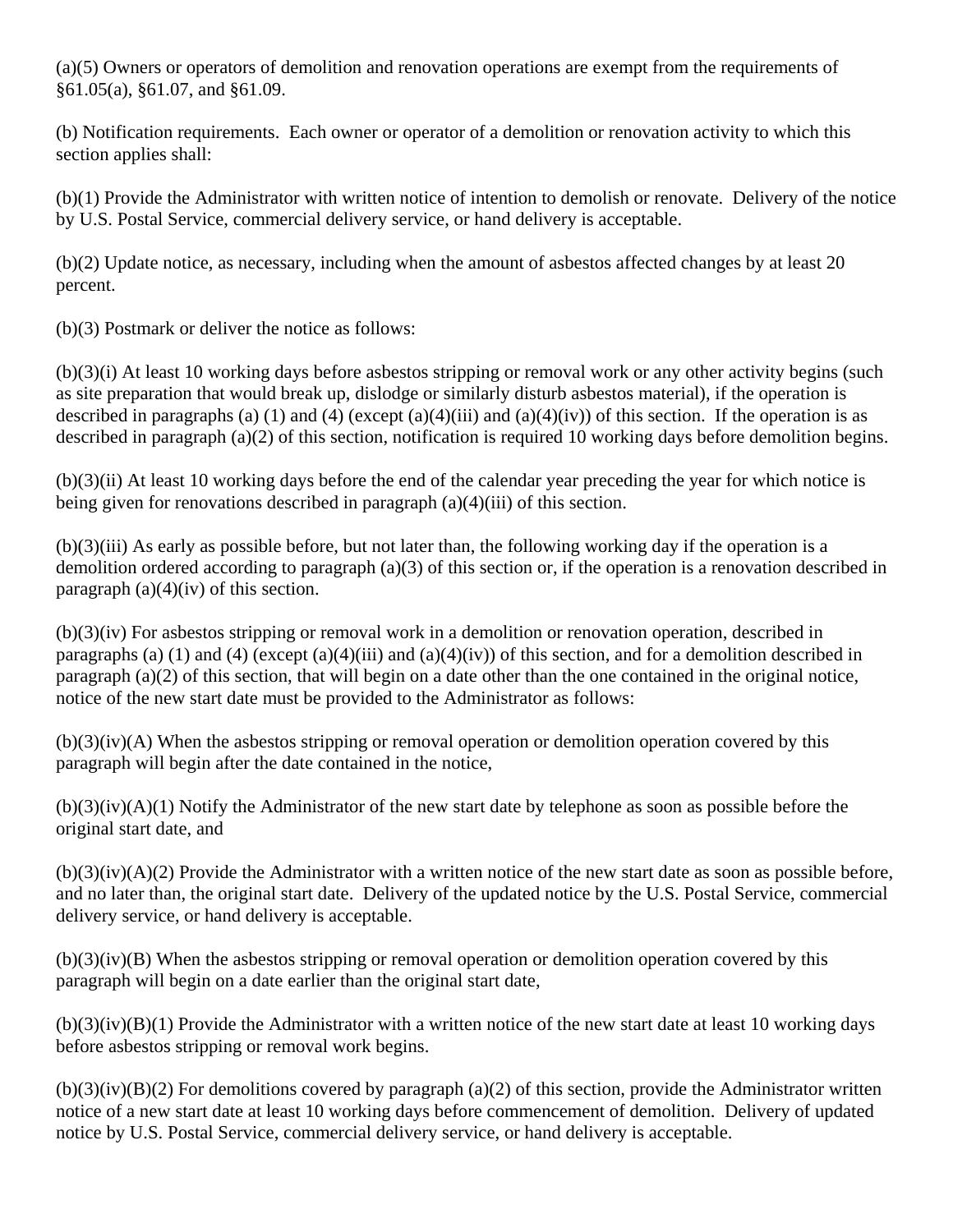$(b)(3)(iv)(C)$  In no event shall an operation covered by this paragraph begin on a date other than the date contained in the written notice of the new start date.

(b)(4) Include the following in the notice:

(b)(4)(i) An indication of whether the notice is the original or a revised notification.

(b)(4)(ii) Name, address, and telephone number of both the facility owner and operator and the asbestos removal contractor owner or operator.

(b)(4)(iii) Type of operation: demolition or renovation.

(b)(4)(iv) Description of the facility or affected part of the facility including the size (square meters [square feet] and number of floors), age, and present and prior use of the facility.

(b)(4)(v) Procedure, including analytical methods, employed to detect the presence of RACM and Category I and Category II nonfriable ACM.

(b)(4)(vi) Estimate of the approximate amount of RACM to be removed from the facility in terms of length of pipe in linear meters (linear feet), surface area in square meters (square feet) on other facility components, or volume in cubic meters (cubic feet) if off the facility components. Also, estimate the approximate amount of Category I and Category II nonfriable ACM in the affected part of the facility that will not be removed before demolition.

(b)(4)(vii) Location and street address (including building number or name and floor or room number, if appropriate), city, county, and state, of the facility being demolished or renovated.

(b)(4)(viii) Scheduled starting and completion dates of asbestos removal work (or any other activity, such as site preparation that would break up, dislodge, or similarly disturb asbestos material) in a demolition or renovation; planned renovation operations involving individual nonscheduled operations shall only include the beginning and ending dates of the report period as described in paragraph (a)(4)(iii) of this section.

(b)(4)(ix) Scheduled starting and completion dates of demolition or renovation.

(b)(4)(x) Description of planned demolition or renovation work to be performed and method(s) to be employed, including demolition or renovation techniques to be used and description of affected facility components.

(b)(4)(xi) Description of work practices and engineering controls to be used to comply with the requirements of this subpart, including asbestos removal and waste-handling emission control procedures.

(b)(4)(xii) Name and location of the waste disposal site where the asbestos-containing waste material will be deposited.

 $(b)(4)(xiii)$  A certification that at least one person trained as required by paragraph  $(c)(8)$  of this section will supervise the stripping and removal described by this notification. This requirement shall become effective 1 year after promulgation of this regulation.

 $(b)(4)(xiv)$  For facilities described in paragraph  $(a)(3)$  of this section, the name, title, and authority of the State or local government representative who has ordered the demolition, the date that the order was issued, and the date on which the demolition was ordered to begin. A copy of the order shall be attached to the notification.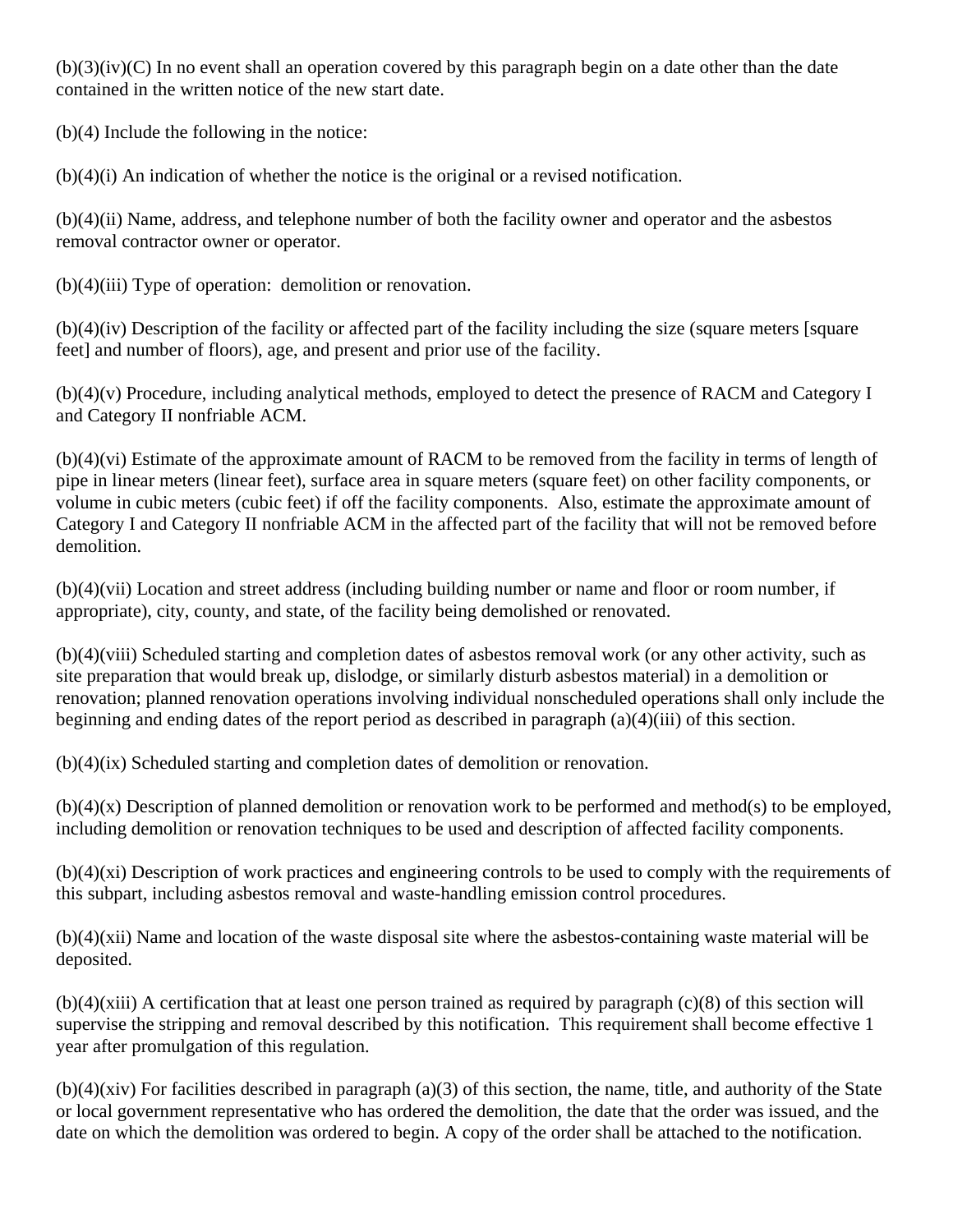(b)(4)(xv) For emergency renovations described in paragraph (a)(4)(iv) of this section, the date and hour that the emergency occurred, a description of the sudden, unexpected event, and an explanation of how the event caused an unsafe condition, or would cause equipment damage or an unreasonable financial burden.

(b)(4)(xvi) Description of procedures to be followed in the event that unexpected RACM is found or Category II nonfriable ACM becomes crumbled, pulverized, or reduced to powder.

 $(b)(4)(xvii)$  Name, address, and telephone number of the waste transporter.

(b)(5) The information required in paragraph (b)(4) of this section must be reported using a form similiar to that shown in Figure 3.

(c) Procedures for asbestos emission control. Each owner or operator of a demolition or renovation activity to whom this paragraph applies, according to paragraph (a) of this section, shall comply with the following procedures:

(c)(1) Remove all RACM from a facility being demolished or renovated before any activity begins that would break up, dislodge, or similarly disturb the material or preclude access to the material for subsequent removal. RACM need not be removed before demolition if:

 $(c)(1)(i)$  It is Category I nonfriable ACM that is not in poor condition and is not friable.

 $(c)(1)(ii)$  It is on a facility component that is encased in concrete or other similarly hard material and is adequately wet whenever exposed during demolition; or

(c)(1)(iii) It was not accessible for testing and was, therefore, not discovered until after demolition began and, as a result of the demolition, the material cannot be safely removed. If not removed for safety reasons, the exposed RACM and any asbestos-contaminated debris must be treated as asbestos-containing waste material and adequately wet at all times until disposed of.

 $(c)(1)(iv)$  They are Category II nonfriable ACM and the probability is low that the materials will become crumbled, pulverized, or reduced to powder during demolition.

(c)(2) When a facility component that contains, is covered with, or is coated with RACM is being taken out of the facility as a unit or in sections:

(c)(2)(i) Adequately wet all RACM exposed during cutting or disjoining operations; and

(c)(2)(ii) Carefully lower each unit or section to the floor and to ground level, not dropping, throwing, sliding, or otherwise damaging or disturbing the RACM.

(c)(3) When RACM is stripped from a facility component while it remains in place in the facility, adequately wet the RACM during the stripping operation.

 $(c)(3)(i)$  In renovation operations, wetting is not required if:

 $(c)(3)(i)(A)$  The owner or operator has obtained prior written approval from the Administrator based on a written application that wetting to comply with this paragraph would unavoidably damage equipment or present a safety hazard; and

 $(c)(3)(i)(B)$  The owner or operator uses of the following emission control methods: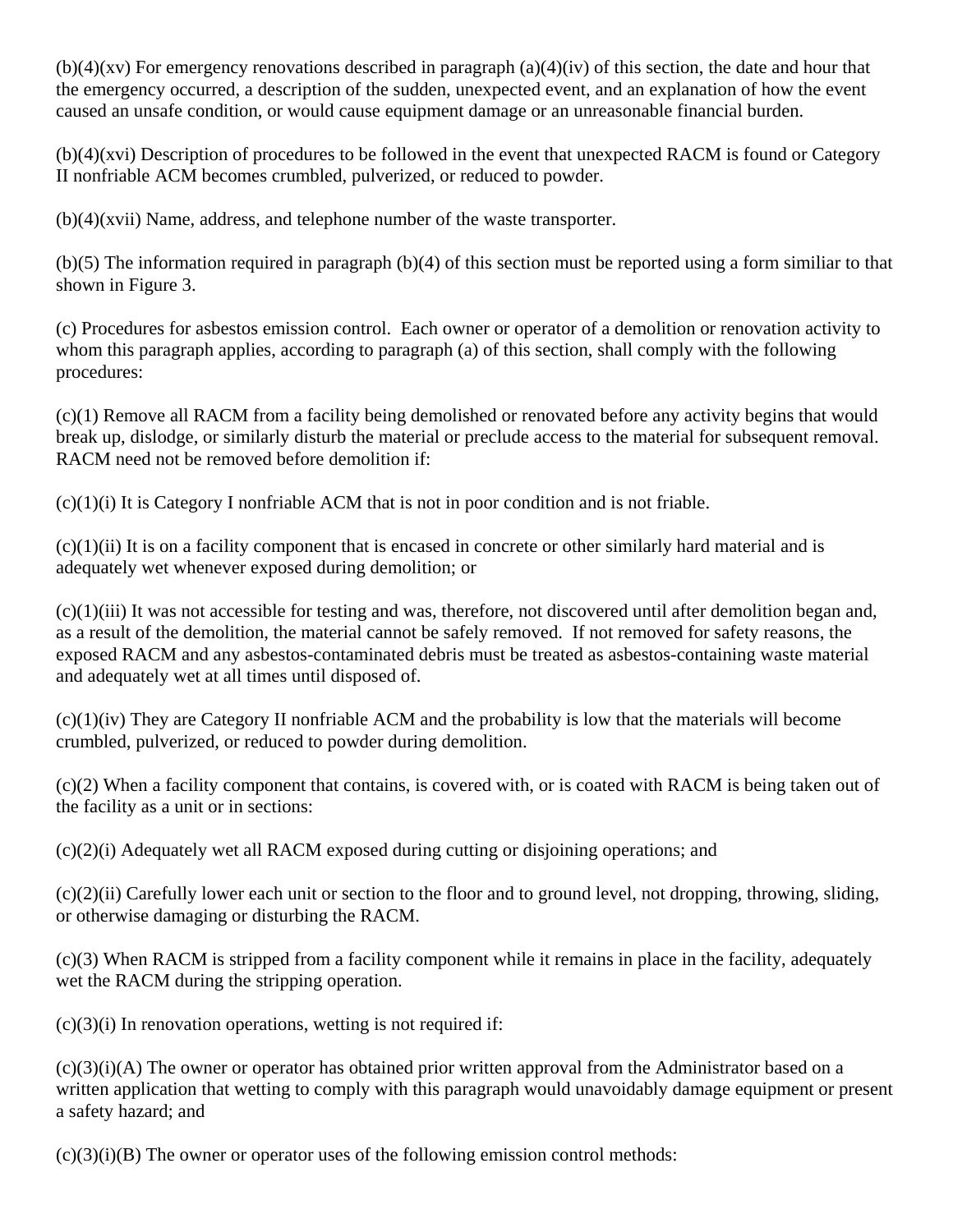$(c)(3)(i)(B)(1)$  A local exhaust ventilation and collection system designed and operated to capture the particulate asbestos material produced by the stripping and removal of the asbestos materials. The system must exhibit no visible emissions to the outside air or be designed and operated in accordance with the requirements in §61.152.

 $(c)(3)(i)(B)(2)$  A glove-bag system designed and operated to contain the particulate asbestos material produced by the stripping of the asbestos materials.

 $(c)(3)(i)(B)(3)$  Leak-tight wrapping to contain all RACM prior to dismantlement.

(c)(3)(ii) In renovation operations where wetting would result in equipment damage or a safety hazard, and the methods allowed in paragraph (c)(3)(i) of this section cannot be used, another method may be used after obtaining written approval from the Administrator based upon a determination that it is equivalent to wetting in controlling emissions or to the methods allowed in paragraph  $(c)(3)(i)$  of this section.

(c)(3)(iii) A copy of the Administrator's written approval shall be kept at the worksite and made available for inspection.

(c)(4) After a facility component covered with, coated with, or containing RACM has been taken out of the facility as a unit or in sections pursuant to paragraph  $(c)(2)$  of this section, it shall be stripped or contained in leak-tight wrapping, except as described in paragraph (c)(5) of this section. If stripped, either:

(c)(4)(i) Adequately wet the RACM during stripping; or

(c)(4)(ii) Use a local exhaust ventilation and collection system designed and operated to capture the particulate asbestos material produced by the stripping. The system must exhibit no visible emissions to the outside air or be designed and operated in accordance with the requirements in §61.152.

(c)(5) For large facility components such as reactor vessels, large tanks, and steam generators, but not beams (which must be handled in accordance with paragraphs  $(c)(2)$ ,  $(3)$ , and  $(4)$  of this section), the RACM is not required to be stripped if the following requirements are met:

(c)(5)(i) The component is removed, transported, stored, disposed of, or reused without disturbing or damaging the RACM.

 $(c)(5)(ii)$  The component is encased in a leak-tight wrapping.

 $(c)(5)(iii)$  The leak-tight wrapping is labeled according to  $\S61.149(d)(1)(i)$ , (ii), and (iii) during all loading and unloading operations and during storage.

(c)(6) For all RACM, including material that has been removed or stripped:

(c)(6)(i) Adequately wet the material and ensure that it remains wet until collected and contained or treated in preparation for disposal in accordance with §61.150; and

(c)(6)(ii) Carefully lower the material to the ground and floor, not dropping, throwing, sliding, or otherwise damaging or disturbing the material.

(c)(6)(iii) Transport the material to the ground via leak-tight chutes or containers if it has been removed or stripped more than 50 feet above ground level and was not removed as units or in sections.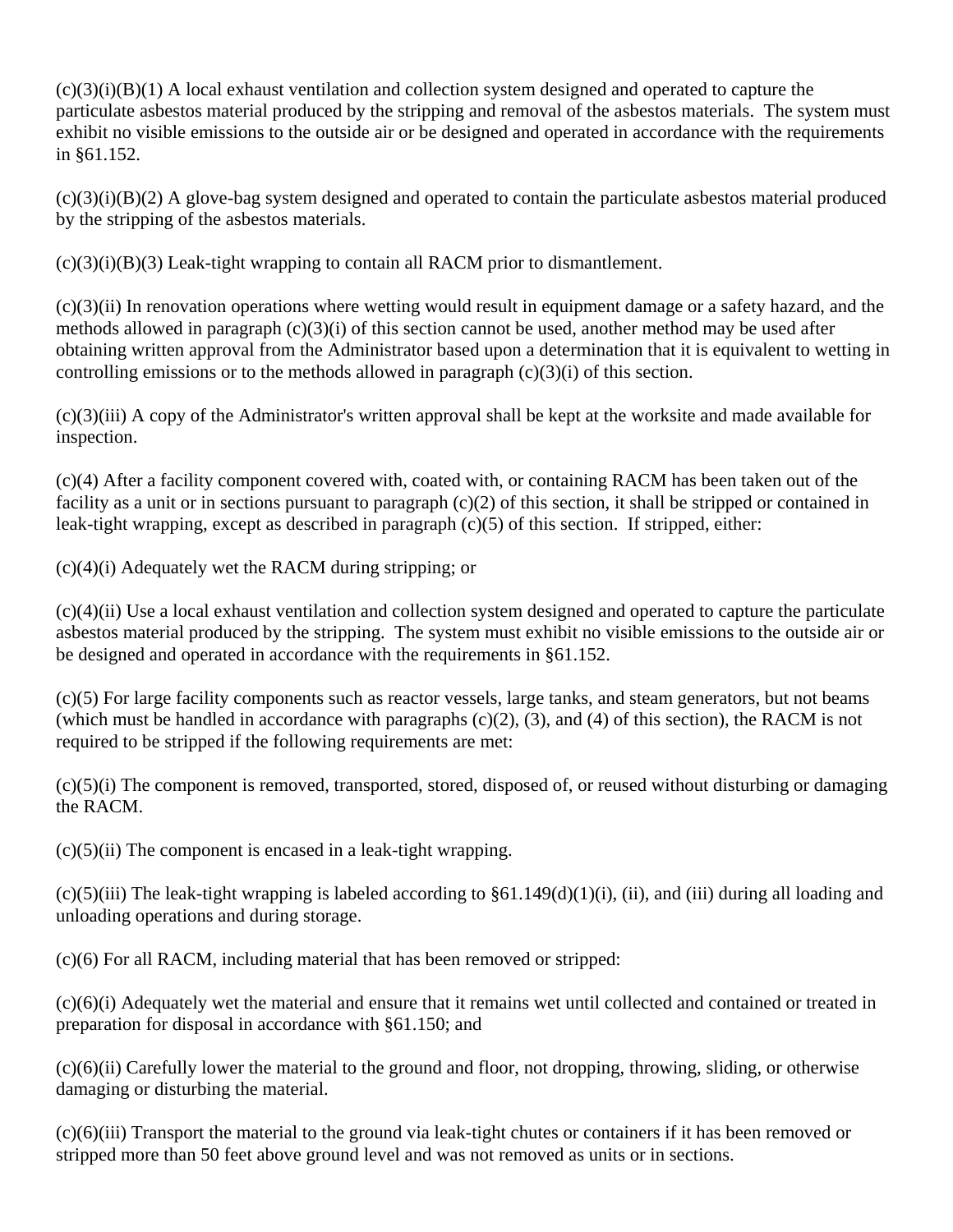$(c)(6)(iv)$  RACM contained in leak-tight wrapping that has been removed in accordance with paragraphs  $(c)(4)$ and  $(c)(3)(i)(B)(3)$  of this section need not be wetted.

(c)(7) When the temperature at the point of wetting is below  $0^{\circ}C$  (32  $^{\circ}F$ ):

 $(c)(7)(i)$  The owner or operator need not comply with paragraph  $(c)(2)(i)$  and the wetting provisions of paragraph  $(c)(3)$  of this section.

(c)(7)(ii) The owner or operator shall remove facility components containing, coated with, or covered with RACM as units or in sections to the maximum extent possible.

(c)(7)(iii) During periods when wetting operations are suspended due to freezing temperatures, the owner or operator must record the temperature in the area containing the facility components at the beginning, middle, and end of each workday and keep daily temperature records available for inspection by the Administrator during normal business hours at the demolition or renovation site. The owner or operator shall retain the temperature records for at least 2 years.

(c)(8) Effective 1 year after promulgation of this regulation, no RACM shall be stripped, removed, or otherwise handled or disturbed at a facility regulated by this section unless at least one on-site representative, such as a foreman or management-level person or other authorized representative, trained in the provisions of this regulation and the means of complying with them, is present. Every 2 years, the trained on-site individual shall receive refresher training in the provisions of this regulation. The required training shall include as a minimum: applicability; notifications; material identification; control procedures for removals including, at least, wetting, local exhaust ventilation, negative pressure enclosures, glove-bag procedures, and High Efficiency Particulate Air (HEPA) filters; waste disposal work practices; reporting and recordkeeping; and asbestos hazards and worker protection. Evidence that the required training has been completed shall be posted and made available for inspection by the Administrator at the demolition or renovation site.

(c)(9) For facilities described in paragraph (a)(3) of this section, adequately wet the portion of the facility that contains RACM during the wrecking operation.

(c)(10) If a facility is demolished by intentional burning, all RACM including Category I and Category II nonfriable ACM must be removed in accordance with the NESHAP before burning.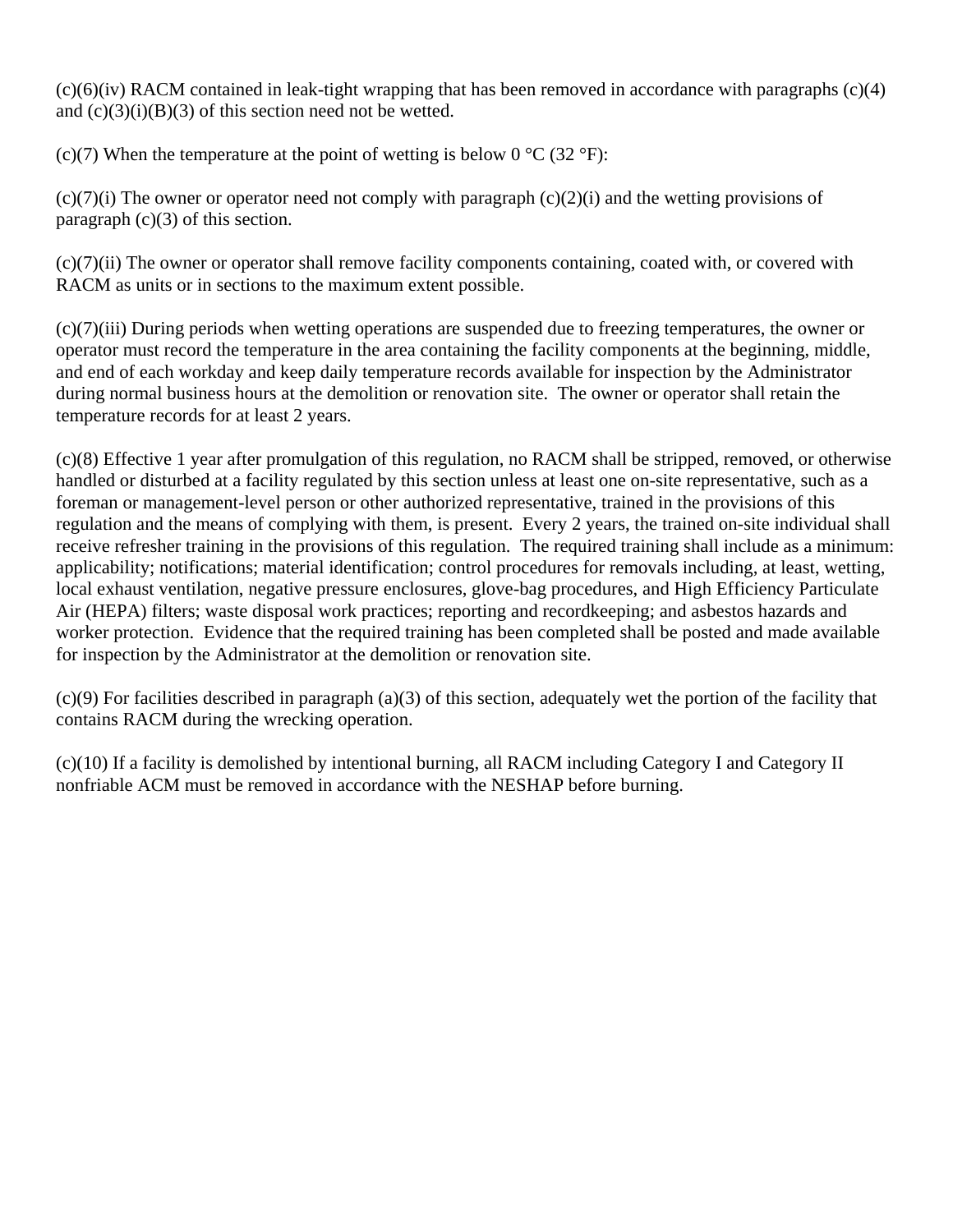**61.150** - Standard for waste disposal for manufacturing, fabricating, demolition, renovation, and spraying operations.

Each owner or operator of any source covered under the provisions of §§61.144, 61.145, 61.146, and 61.147 shall comply with the following provisions:

(a) Discharge no visible emissions to the outside air during the collection, processing (including incineration), packaging, or transporting of any asbestos-containing waste material generated by the source, or use one of the emission control and waste treatment methods specified in paragraphs (a)(1) through (4) of this section.

(a)(1) Adequately wet asbestos-containing waste material as follows:

 $(a)(1)(i)$  Mix control device asbestos waste to form a slurry; adequately wet other asbestos-containing waste material; and

 $(a)(1)(ii)$  Discharge no visible emissions to the outside air from collection, mixing, wetting, and handling operations, or use the methods specified by §61.152 to clean emissions containing particulate asbestos material before they escape to, or are vented to, the outside air; and

 $(a)(1)(iii)$  After wetting, seal all asbestos-containing waste material in leak-tight containers while wet; or, for materials that will not fit into containers without additional breaking, put materials into leak-tight wrapping; and

 $(a)(1)(iv)$  Label the containers or wrapped materials specified in paragraph  $(a)(1)(iii)$  of this section using warning labels specified by Occupational Safety and Health Standards of the Department of Labor, Occupational Safety and Health Administration (OSHA) under 29 CFR 1910.1001(j)(2) or  $1926.58(k)(2)$ (iii). The labels shall be printed in letters of sufficient size and contrast so as to be readily visible and legible.

 $(a)(1)(v)$  For asbestos-containing waste material to be transported off the facility site, label containers or wrapped materials with the name of the waste generator and the location at which the waste was generated.

(a)(2) Process asbestos-containing waste material into nonfriable forms as follows:

 $(a)(2)(i)$  Form all asbestos-containing waste material into nonfriable pellets or other shapes;

 $(a)(2)(ii)$  Discharge no visible emissions to the outside air from collection and processing operations, including incineration, or use the method specified by §61.152 to clean emissions containing particulate asbestos material before they escape to, or are vented to, the outside air.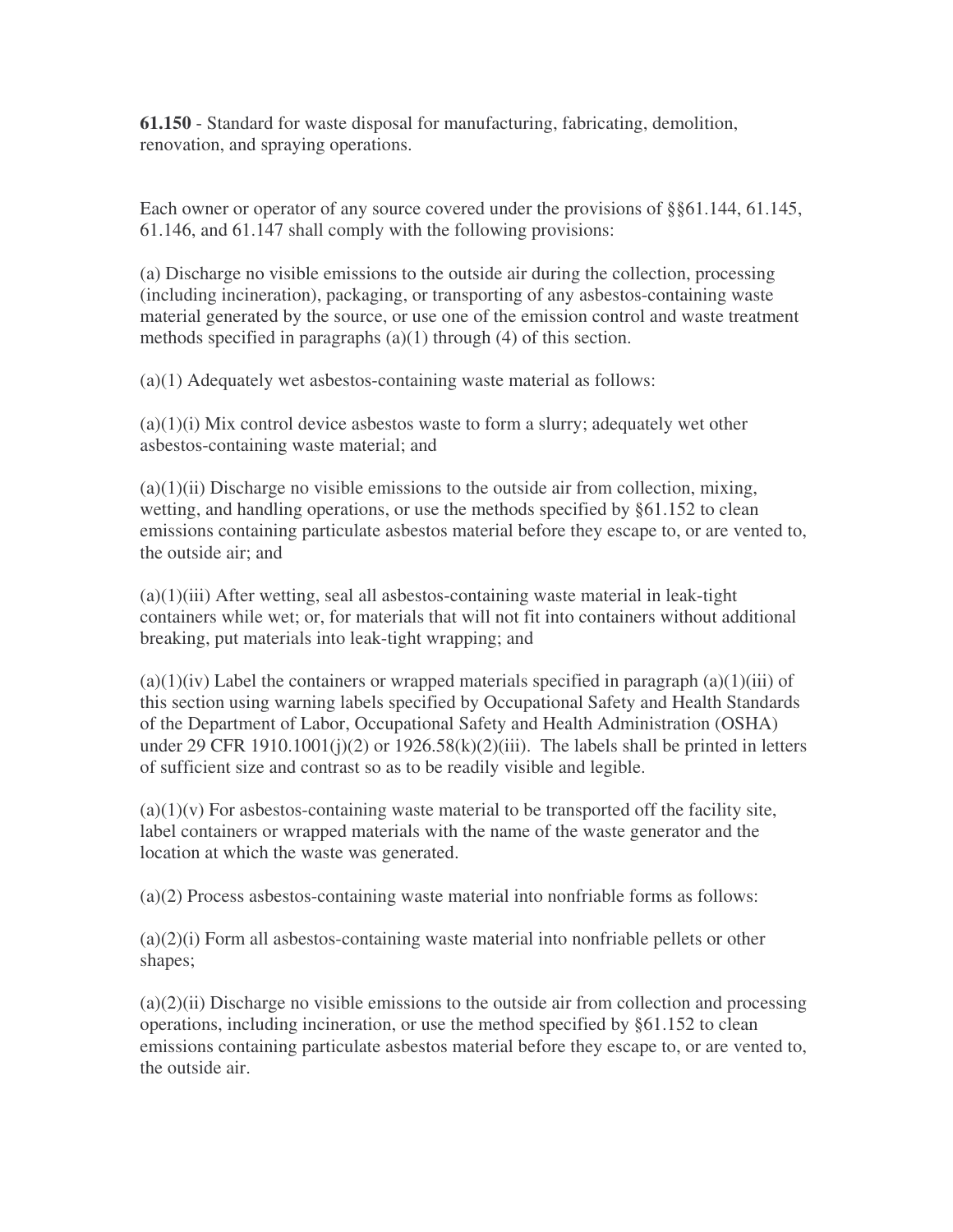(a)(3) For facilities demolished where the RACM is not removed prior to demolition according to  $\S\S61.145(c)(1)(i)$ , (ii), (iii), and (iv) or for facilities demolished according to §61.145(c)(9), adequately wet asbestos-containing waste material at all times after demolition and keep wet during handling and loading for transport to a disposal site. Asbestos-containing waste materials covered by this paragraph do not have to be sealed in leak-tight containers or wrapping but may be transported and disposed of in bulk.

(a)(4) Use an alternative emission control and waste treatment method that has received prior approval by the Administrator according to the procedure described in  $§61.149(c)(2)$ .

(a)(5) As applied to demolition and renovation, the requirements of paragraph (a) of this section do not apply to Category I nonfriable ACM waste and Category II nonfriable ACM waste that did not become crumbled, pulverized, or reduced to powder.

(b) All asbestos-containing waste material shall be deposited as soon as is practical by the waste generator at:

(b)(1) A waste disposal site operated in accordance with the provisions of §61.154, or

(b)(2) An EPA-approved site that converts RACM and asbestos-containing waste material into nonasbestos (asbestos-free) material according to the provisions of §61.155.

(b)(3) The requirements of paragraph (b) of this section do not apply to Category I nonfriable ACM that is not RACM.

(c) Mark vehicles used to transport asbestos-containing waste material during the loading and unloading of waste so that the signs are visible. The markings must conform to the requirements of  $\S$ §61.149(d)(1)(i), (ii), and (iii).

(d) For all asbestos-containing waste material transported off the facility site:

 $(d)(1)$  Maintain waste shipment records, using a form similar to that shown in Figure 4, and include the following information:

 $(d)$ ](1)(i) The name, address, and telephone number of the waste generator.

 $(d)$ ](1)(ii) The name and address of the local, State, or EPA Regional office responsible for administering the asbestos NESHAP program.

 $(d)$ ] $(1)(iii)$  The approximate quantity in cubic meters (cubic yards).

 $(d)$ ](1)(iv) The name and telephone number of the disposal site operator.

 $(d)$ [(1)(v) The name and physical site location of the disposal site.